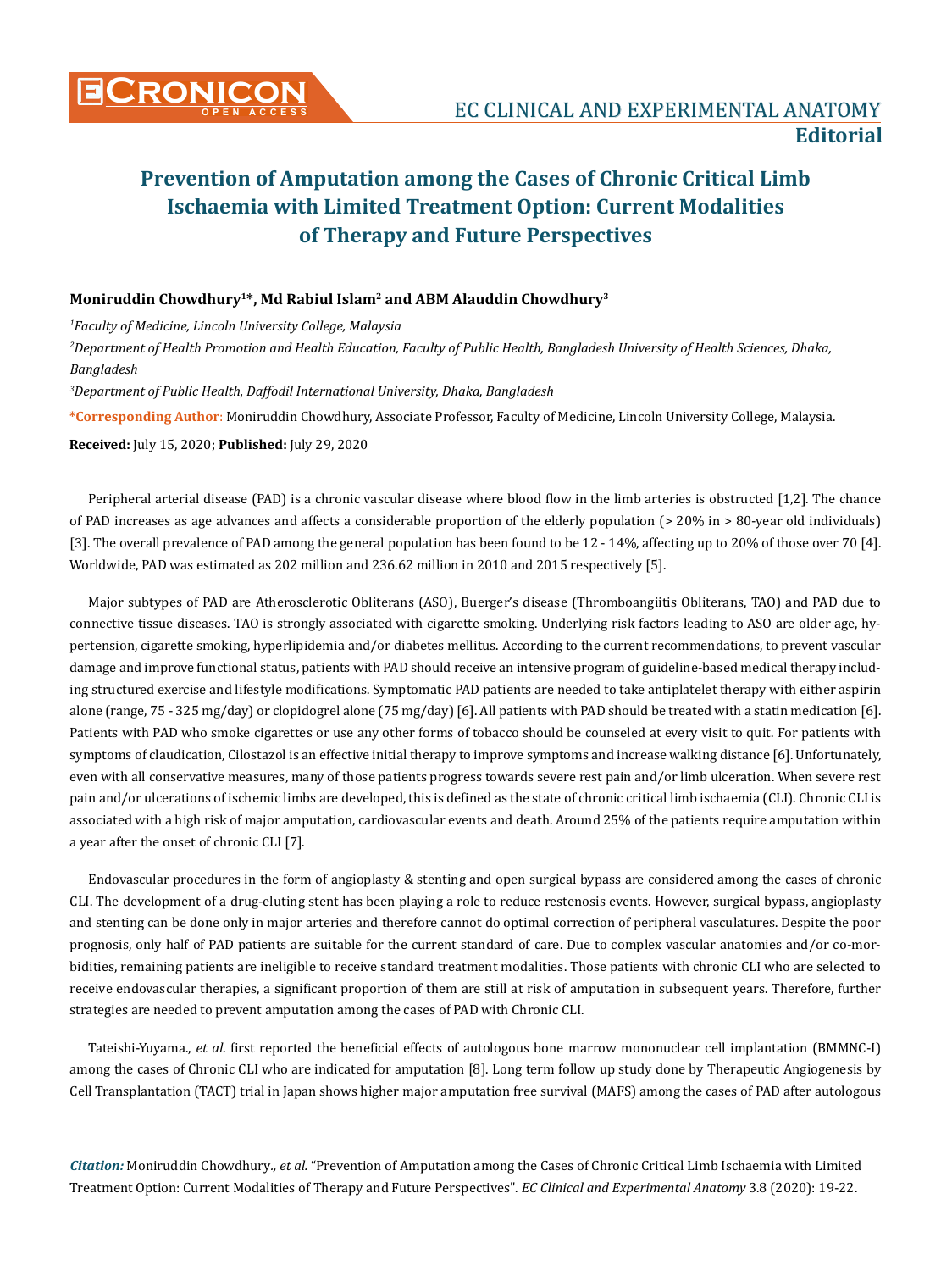20

BMMNC-I [9]. The 10-year overall survival (OS) was 46.6% in patients with ASO (n = 168), 90.5% in TAO (n = 108) and 67.6% in patients with collagen disease-associated vasculitis (CDV) (n = 69) whereas 10-year MAFS was 70.1%, 87.9%, and 90.9%, respectively [9]. PAD due to TAO patients have significantly higher limb salvage compared to ASO patients in this study. Our study similarly reveals that BMMNC-I significantly improves overall major amputation free survival (MAFS)among the cases of PAD with Chronic CLI and TAO patients have significantly higher limb salvage compared to ASO patients [10,11]. Our study additionally revealed that BMMNC-I was not effective among the PAD patients with end stage renal failure undergoing haemodialysis [10,11]. The overall MAFS were 73.0% at 5 years and 70.4% at 10 years in atherosclerotic PAD patients with Chronic CLI after BM-MNC-1 [11]. The overall MAFS at 5 years and at 10 years was significantly higher in atherosclerotic PAD patients with BMMNC-I than historical controls [11]. Studies done by Higashi Y et. al revealed that autologous BMMNC-I improved endothelium dependent vasodilatation [12] Currently BMMNC-I is an accepted mode of therapy for TAO patients with Chronic CLI under advanced insurance program in Japan.

Therapeutic angiogenesis by autologous BMMNC-I among the cases of chronic CLI is thought to be associated with paracrine effect of bone marrow cells rather than differentiation of bone marrow stem cells to vascular endothelial cells. Therefore, cells with higher regenerative potentials can be one of the options to improve cell therapy for the patients with chronic CLI. Embryonic stem cells have proven pluripotent characteristics; however, risk of malignancy, inherent allogenicity and ethical issues are major obstacles [13,14]. Induced Pluripotential (iPS) cells are another cell type with a proven capacity to differentiate into different cell lineage. Allogenicity and time consumption for the preparation of iPS cells are several hurdles in cases of urgent necessities [14]. Umbilical Cord Blood (UCB) stem cells have been used in haematology for more than four decades. UCB cells possess some degree of capability to differentiate into various cell lineage and tissue types. Due to proven safety record UCB cells could be one of the options to improve cell based therapies. Adipose tissue derived regenerative cells (ADRC) are another promising cell type that can be used in regenerative medicine and chronic CLI. Usage of UCB cells and ADRC do not need complex bone marrow harvesting procedures with the direct involvement of patients. Studies done on clinical subjects by UCB cells and ADRC showed optimism among the cases of chronic CLI [15,16], however, study with a larger number of patients and longer follow up is needed to validate the initial promising outcome.

Bone marrow derived mesenchymal stem cells (BMMSC) have been used to treat patients with chronic CLI [17]. BMSC can be used in an autologous and allogeneic manner [17]. Due to low allogenicity and expected safety and higher capabilities to produce different cell lineage, BMSC can be one of the options to improve cell therapy. Most of the cell therapy trials used once only stem cell injection protocol. The outcome resulting from repeated injection of BMMNC-I is not clear. Therefore, during the bone marrow harvesting procedure, BMMSC can be collected at the same time. And it could be interesting to use BMMNC plus BMMSC injection to improve outcomes among the cases of CLI.

Gene therapy has been explored among the cases of CLI. Various gene including fibroblast growth factor (FGF), vascular endothelial growth factor (VEGF), hypoxia inducible factor 1 (HIF-1), and hepatocyte growth factor (HGF) have been tested. The initial encouraging results showed by FGF leaded towards Phase 3 trial. However, Phase 3 TAMARIS trial failed to reveal a significant difference in MAFS compared with placebo in patients with chronic CLI (63% in the treatment group vs 67% in the placebo group) [18,19]. Several clinical trials have subjected HGF plasmid in the treatment of patients with chronic CLI and not suitable for revascularization. Although Early Phase 2 trials have shown that HGF can improve transcutaneous oxygen pressure and pain scores in patients with CLI compared with placebo, but this did not result in improved MAFS [20].

Platelet rich plasma (PRP) has been shown to be beneficial for wound healing and limb salvage [21]. PRP harbours a milieu of various growth factors and cytokines, thereby thought of directly producing benefit for those patients [21]. Further studies with a higher number of patients are needed to establish the utility of PRP among the cases of chronic CLI.

Hyperbaric Oxygen Therapy (HBOT) has been found to be effective in cases of non-healing ulcers by promoting tissue oxygen concentration, aerobic metabolism, fibroblast proliferation, collagen synthesis and inducing liberation of angiogenic factors [22].HBOT inhibits

*Citation:* Moniruddin Chowdhury*., et al.* "Prevention of Amputation among the Cases of Chronic Critical Limb Ischaemia with Limited Treatment Option: Current Modalities of Therapy and Future Perspectives". *EC Clinical and Experimental Anatomy* 3.8 (2020): 19-22.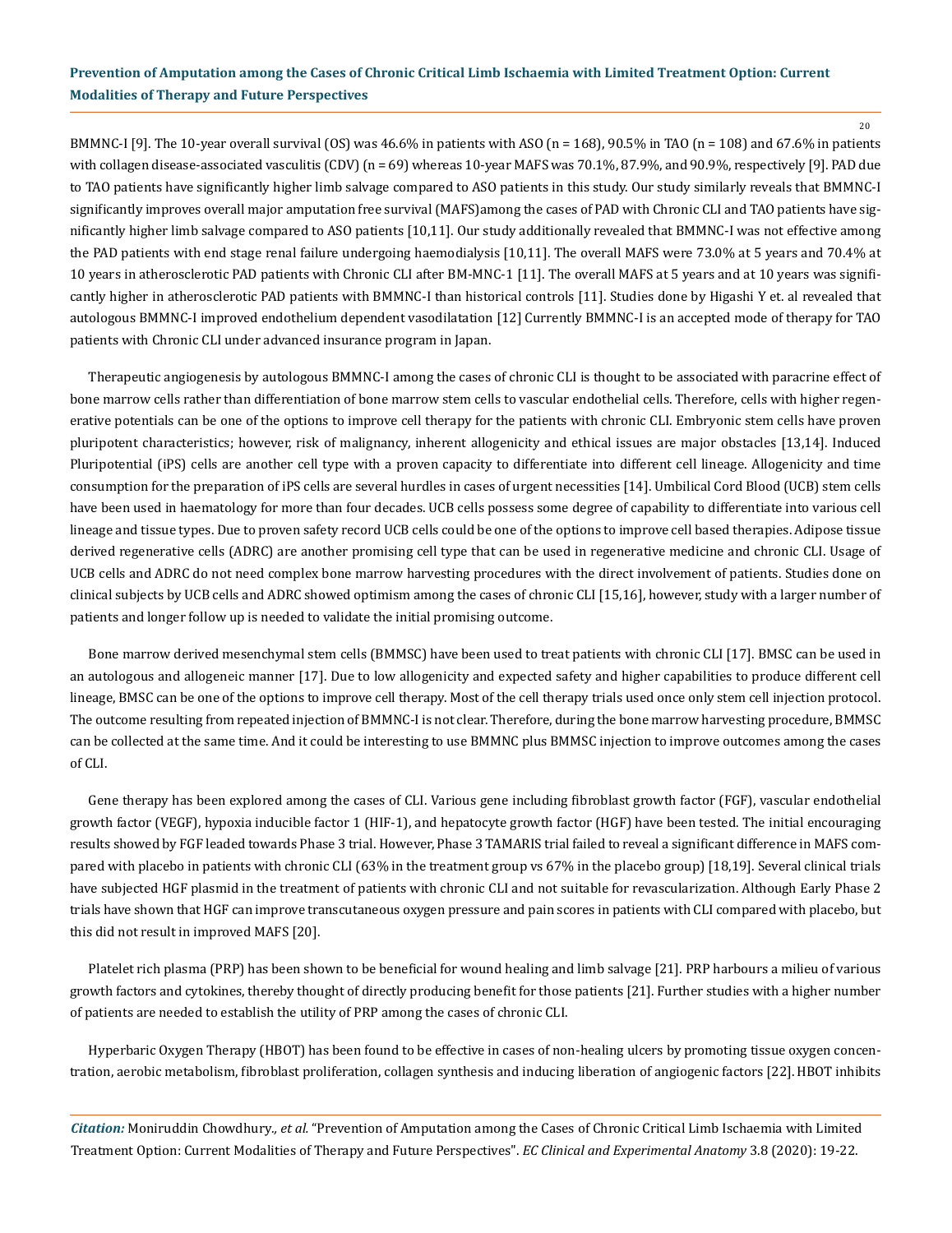bacterial growth (particularly anaerobes), generates free radicals that destroy bacterial cellular structures, and improves the oxygendependent transport of antibiotics and thus reduce incidences of superimposed infections [23]. In 2015, a Cochrane review on the role of HBOT in healing concluded that HBOT increased the rate of ulcer healing in diabetic foot ulcers at 6 weeks but not at longer term followup, with no significant difference in the risk of major amputation [24].

Among the noninvasive tools to treat CLI, Low intensity pulsed ultrasound (LIPUS) is one of the recent encouraging development [25]. Ultrasound technique has been used in modern medicine for diagnostic and several therapeutic purposes for quite a long time. Recent studies reveal that LIPUS accelerates angiogenesis in the animal model. Several multicentres, double blind clinical trials are underway to evaluate the efficacy of LIPUS among the patients with PAD.

In conclusion, cell and gene based therapies along with noninvasive tools like HBOT and LIPUS produce an optimism to prevent amputation among the cases of chronic CLI. However, further studies with an increased number of patients and longer follow-up are needed to consolidate initial promise shown by those studies.

#### **Bibliography**

- 1. Joan Henderson., *et al*. "Peripheral arterial disease". *[Australian Family Physician](https://pubmed.ncbi.nlm.nih.gov/23781540/)* 42.6 (2013): 363.
- 2. Duff Steve., *et al*[. "The burden of critical limb ischemia: a review of recent literature".](https://pubmed.ncbi.nlm.nih.gov/31308682/) *Vascular Health and Risk Management* 15 (2019): [187.](https://pubmed.ncbi.nlm.nih.gov/31308682/)
- 3. [Shu Jun and Gaetano Santulli. "Update on peripheral artery disease: epidemiology and evidence-based facts".](https://www.ncbi.nlm.nih.gov/pmc/articles/PMC6113064/) *Atherosclerosis* 275 [\(2018\): 379-381.](https://www.ncbi.nlm.nih.gov/pmc/articles/PMC6113064/)
- 4. [Shammas Nicolas W. "Epidemiology, classification, and modifiable risk factors of peripheral arterial disease".](https://pubmed.ncbi.nlm.nih.gov/17580733/) *Vascular Health and Risk Management* [3.2 \(2007\): 229.](https://pubmed.ncbi.nlm.nih.gov/17580733/)
- 5. Song Peige., *et al*[. "Global, regional, and national prevalence and risk factors for peripheral artery disease in 2015: an updated system](https://www.thelancet.com/journals/langlo/article/PIIS2214-109X(19)30255-4/fulltext)atic review and analysis". *[The Lancet Global Health](https://www.thelancet.com/journals/langlo/article/PIIS2214-109X(19)30255-4/fulltext)* 7.8 (2019): e1020-e1030.
- 6. Gerhard-Herman., *et al*[. "2016 AHA/ACC guideline on the management of patients with lower extremity peripheral artery disease:](https://www.ahajournals.org/doi/10.1161/cir.0000000000000471) [a report of the American College of Cardiology/American Heart Association Task Force on Clinical Practice Guidelines".](https://www.ahajournals.org/doi/10.1161/cir.0000000000000471) *Circulation*  [135.12 \(2017\): e726-e779.](https://www.ahajournals.org/doi/10.1161/cir.0000000000000471)
- 7. Norgren Lars., *et al*[. "Inter-society consensus for the management of peripheral arterial disease \(TASC II\)".](https://pubmed.ncbi.nlm.nih.gov/17223489/) *Journal of Vascular Surgery* [45.1 \(2007\): S5-S67.](https://pubmed.ncbi.nlm.nih.gov/17223489/)
- 8. Tateishi-Yuyama Eriko., *et al*[. "Therapeutic angiogenesis for patients with limb ischaemia by autologous transplantation of bone](https://pubmed.ncbi.nlm.nih.gov/12241713/)[marrow cells: a pilot study and a randomised controlled trial".](https://pubmed.ncbi.nlm.nih.gov/12241713/) *The Lancet* 360.9331 (2002): 427-435.
- 9. Kondo Kazuhisa., *et al*[. "Long-term clinical outcomes survey of bone marrow-derived cell therapy in critical limb ischemia in Japan".](https://pubmed.ncbi.nlm.nih.gov/29386474/) *Circulation Journal* [82.4 \(2018\): 1168-1178.](https://pubmed.ncbi.nlm.nih.gov/29386474/)
- 10. Yusoff Farina Mohamad., *et al*[. "Review of the long-term effects of autologous bone-marrow mononuclear cell implantation on clinical](https://pubmed.ncbi.nlm.nih.gov/31118440/)  [outcomes in patients with critical limb ischemia".](https://pubmed.ncbi.nlm.nih.gov/31118440/) *Scientific Reports* 9.1 (2019): 1-7.
- 11. Idei Naomi., *et al*[. "Autologous bone-marrow mononuclear cell implantation reduces long-term major amputation risk in patients](https://pubmed.ncbi.nlm.nih.gov/21205941/)  [with critical limb ischemia: a comparison of atherosclerotic peripheral arterial disease and Buerger disease".](https://pubmed.ncbi.nlm.nih.gov/21205941/) *Circulation: Cardiovas[cular Interventions](https://pubmed.ncbi.nlm.nih.gov/21205941/)* 4.1 (2011): 15-25.

*Citation:* Moniruddin Chowdhury*., et al.* "Prevention of Amputation among the Cases of Chronic Critical Limb Ischaemia with Limited Treatment Option: Current Modalities of Therapy and Future Perspectives". *EC Clinical and Experimental Anatomy* 3.8 (2020): 19-22.

21